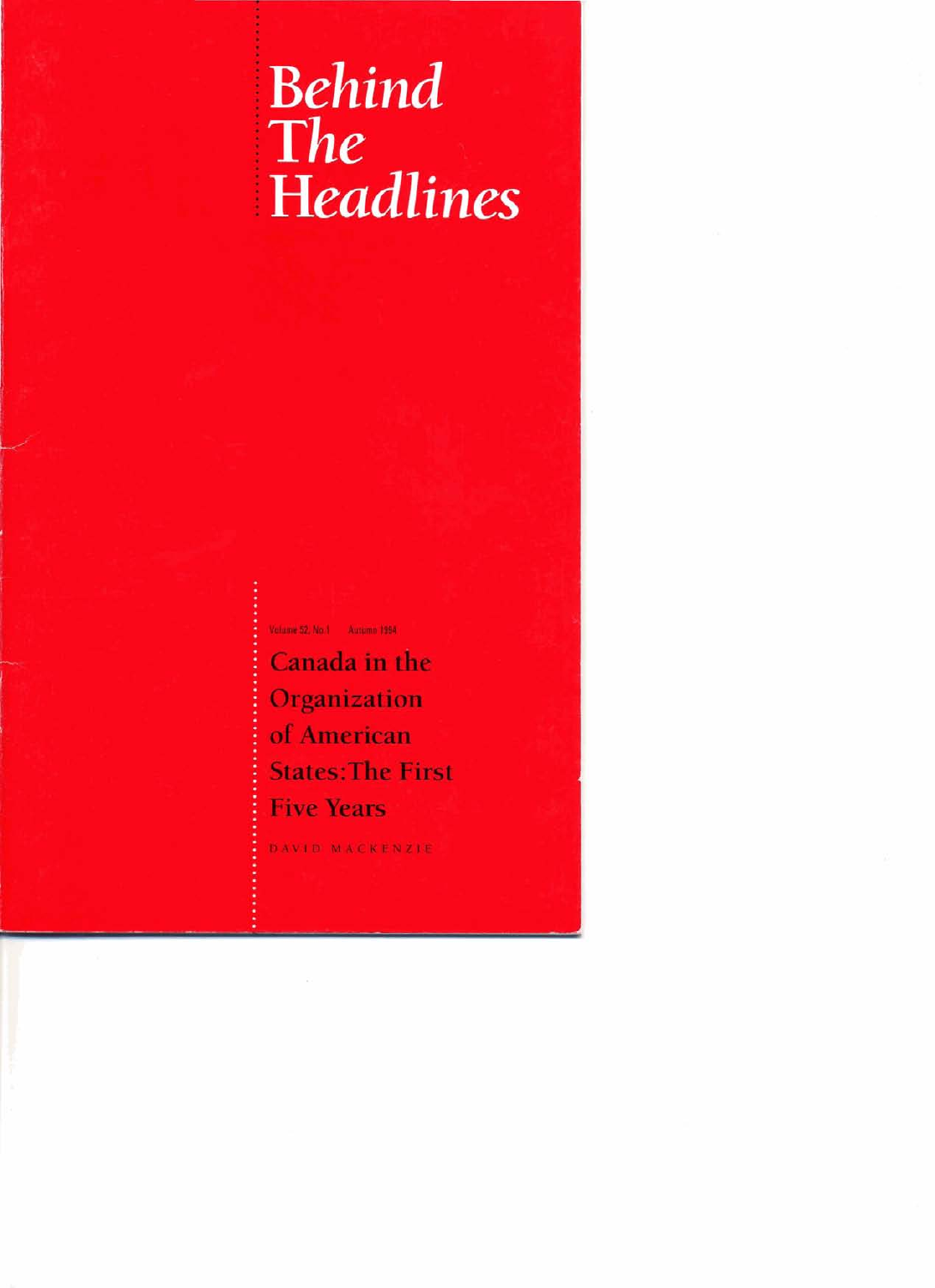# Behind *The Headlines*

Editor: Gayle Eraser

Canadian Institute of International Affairs 1994 Published quarterly \$3.50 per single issue \$13.00 per year (Canadian addresses add 7% GST) GST Registration No. 8106861610

Autumn 1994 (Date of issue – November 1994) ISSN 0005-7983 Publications Mail Registration

No. 2578

Printed in Canada on recycled paper

Contributions on topical issues in international affairs that will be of interest to members of the Canadian Institute of International Affairs should be addressed to the Editor, CIIA, 15 King's College Circle, Toronto, Canada M5S 2V9. Tel: 4 16-979-1851, Fax: 416-979<sup>8</sup>575. Submissions, typed double spaced, with a minimum number of endnotes, must not exceed 6,500 words.

The mission of the Canadian Institute of International Affairs is to promote an understanding of international affairs by providing interested Canadians with a nonpartisan, nation-wide forum for informed discussion, analysis, and debate. The Institute as such is precluded by its constitution from expressing an official opinion on any aspect of world affairs. The views expressed in Behind The Headlines are therefore those of the authors alone.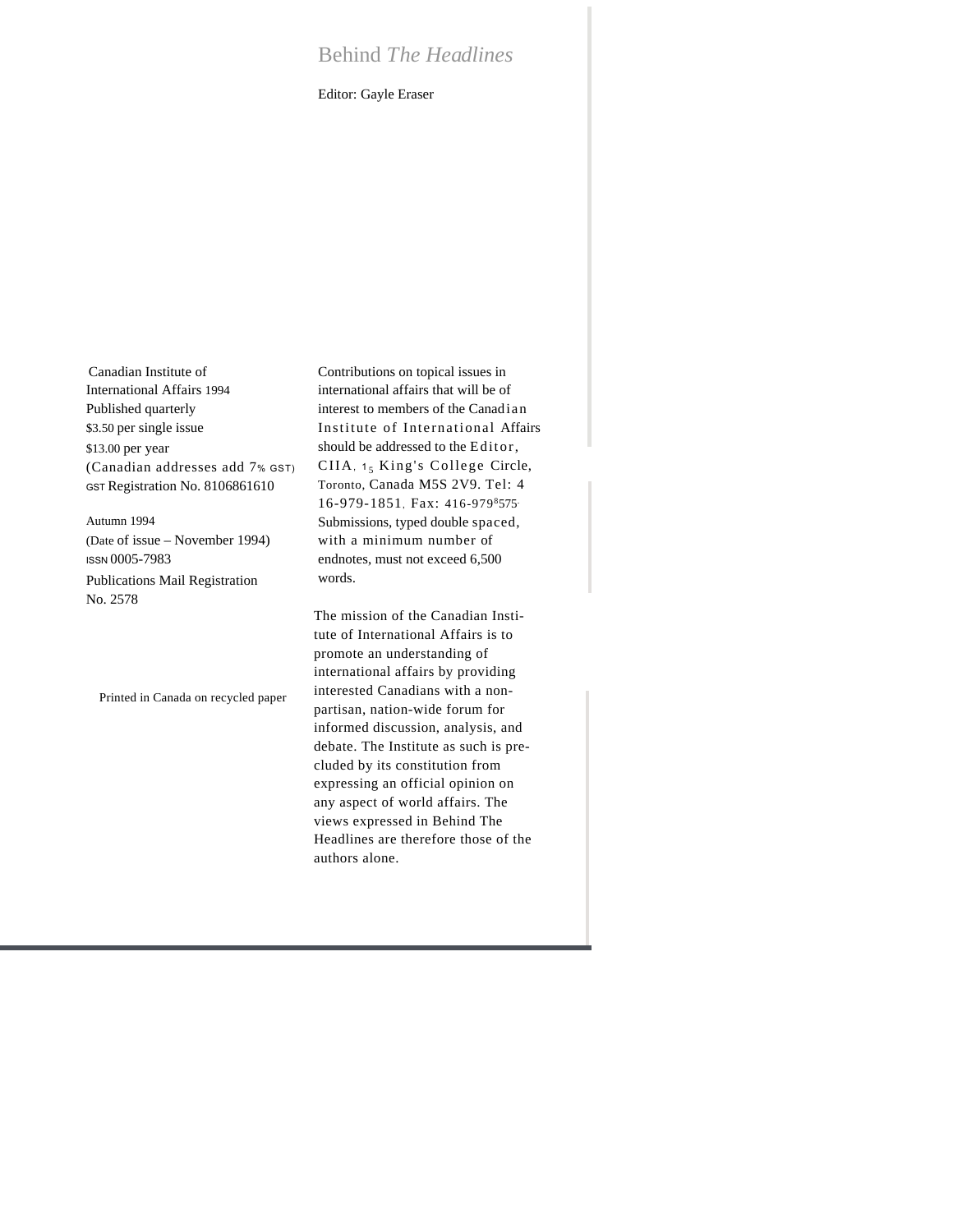Canada in the Organization of American States:The First Five Years DAVID MACKENZIE

Canada's relations with the other nations of the western hemisphere were given a significant boost at the beginning of 1990 when, after decades of discussion and debate in which both strong support for and serious reservations about membership were expressed, Canada joined the Organization of American States (oAs). If nothing else, this leap of faith reflected an increasing interest in Latin America and the Caribbean and largely symbolized Canada's full entrance into the inter-American system. Now, after five years of active membership, it is possible to look back and assess Canada's performance in the OAS, and to consider whether or not the original hopes have been realized or the concerns borne out.

#### *Background*

The OAS was created in 1948, but its roots are to be found in the Pan American Union which evolved from a series of meetings and discussions beginning in 1890 and continuing into the early zoth century. Through a succession of regular conferences and joint committees, the Pan American Union (whose members included the United States and most Latin American countries) was launched in the hope of fostering closer relations between the various states of the western hemisphere. The role of the Union expanded over the years with the signing of international agreements dealing with immigration, aviation, and many other inter-American issues.

At first Canada was excluded from the American club because it was neither a republic nor fully independent (although a chair with 'Canada' inscribed on it reportedly sat empty in the Union headquarters in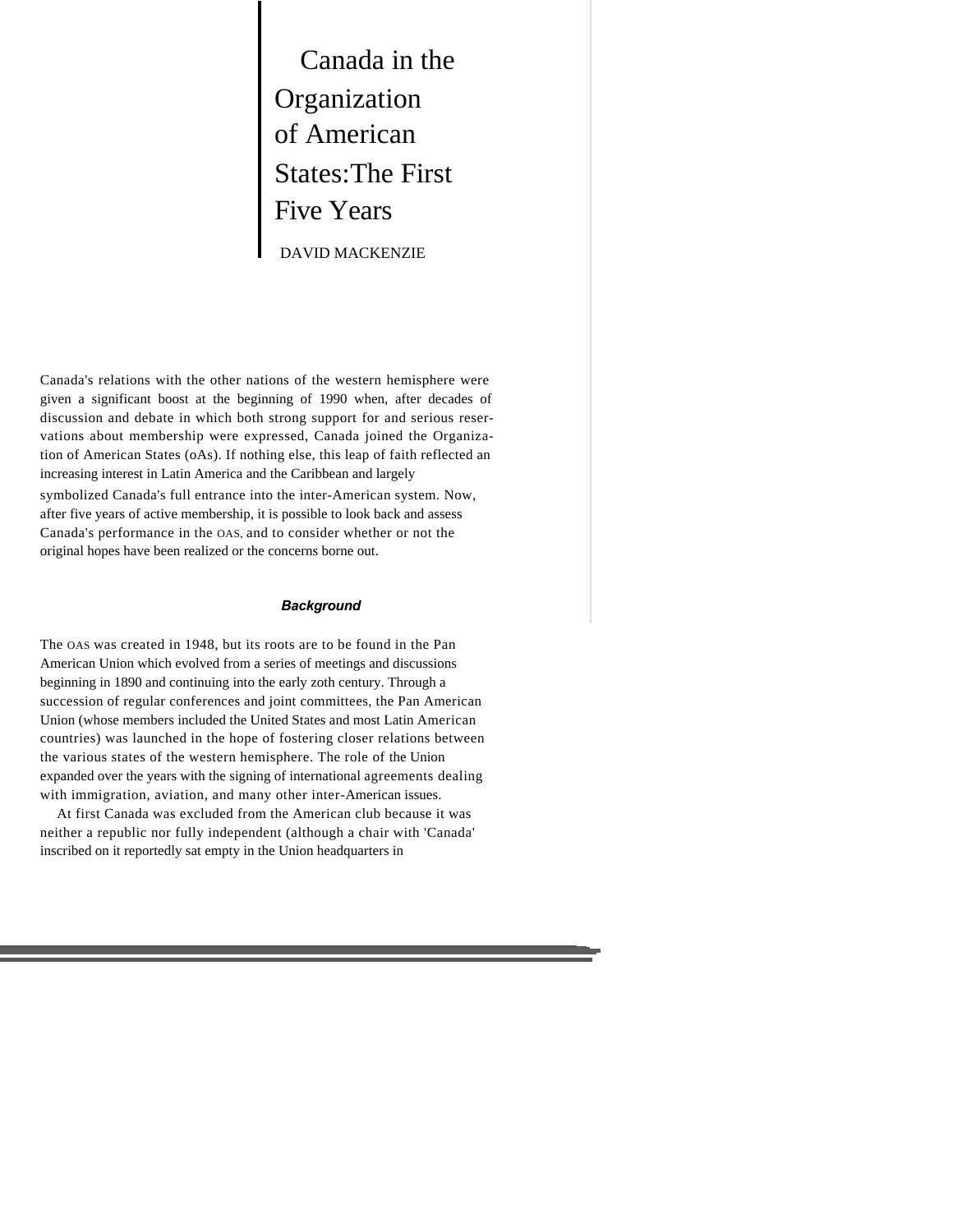Washington). The formal barriers to Canadian membership were gradually lowered as Canadian autonomy became more clearly pronounced, but Canada's initial application for membership in 1941 was rebuffed by the United States, ostensibly because of Canada's continuing membership in the British Commonwealth.

At the same time, Canada began - for security and commercial reasons – to exchange diplomatic relations with south and central American republics: Brazil and Argentina in 1940, Chile in 1942, and Mexico and Peru in 19<sub>44</sub>. After the Second World War, the government continued to expand diplomatic relations in Latin America, until fully one-fifth of Canada's diplomatic ties were with Latin American states. These states naturally responded with the opening of legations in Canada, but the issue of membership in the Pan American Union lay dormant, despite the waning of American opposition.

In  $1_{94}$ 8 a new super-organization – the  $\alpha$ AS – was established to act as a co-ordinating agency for the many bodies operating within the Pan American Union. (Interestingly, the charter of the OAS refers to member ' states' rather than 'republics' – a slight but significant change in Canada's favour.) The charter of the new organization was based in part on the Inter-American Treaty of Reciprocal Assistance (known as the Rio Treaty), a 1947 mutual defence agreement which effectively turned the OAS into a collective security organization. But the OAS was more than a defence pact; its mandate included such areas as trade, boundary and other legal arbitration, and inter-American cultural affairs. It was also affiliated with the United Nations as a regional body.

At first Canada remained outside the OAS. Support for Canadian participation never disappeared either in Canada or in Latin America; it merely wavered over the perceived benefits membership would bring. Without clear advantages or apparent necessity, there appeared little reason (and even less will) to move towards membership. Nevertheless, Canadian interest in Latin America and the OAS increased thanks to the growing number of hemispheric ties in areas such as foreign aid, development loans, immigration and refugee questions, environmental issues, international drug trafficking, and tourism. Gradually Canada edged closer to membership by participating in several OAS bodies, including the Pan American Institute of Geography and History (1961) and the Pan American Health Organization (1971), and by becoming a permanent observer to the OAS in 1972.

At the same time, Canadian interest in seeking full membership was tempered somewhat by the internal divisions within the organization. American policy with respect to Cuba in the 196os, Nicaragua, El Salvador and other central American states in the 1970s and 1980s, its support for Great Britain in the 1982 Falklands War, and its intervention in Latin America and the Caribbean over the years from the Dominican Republic

2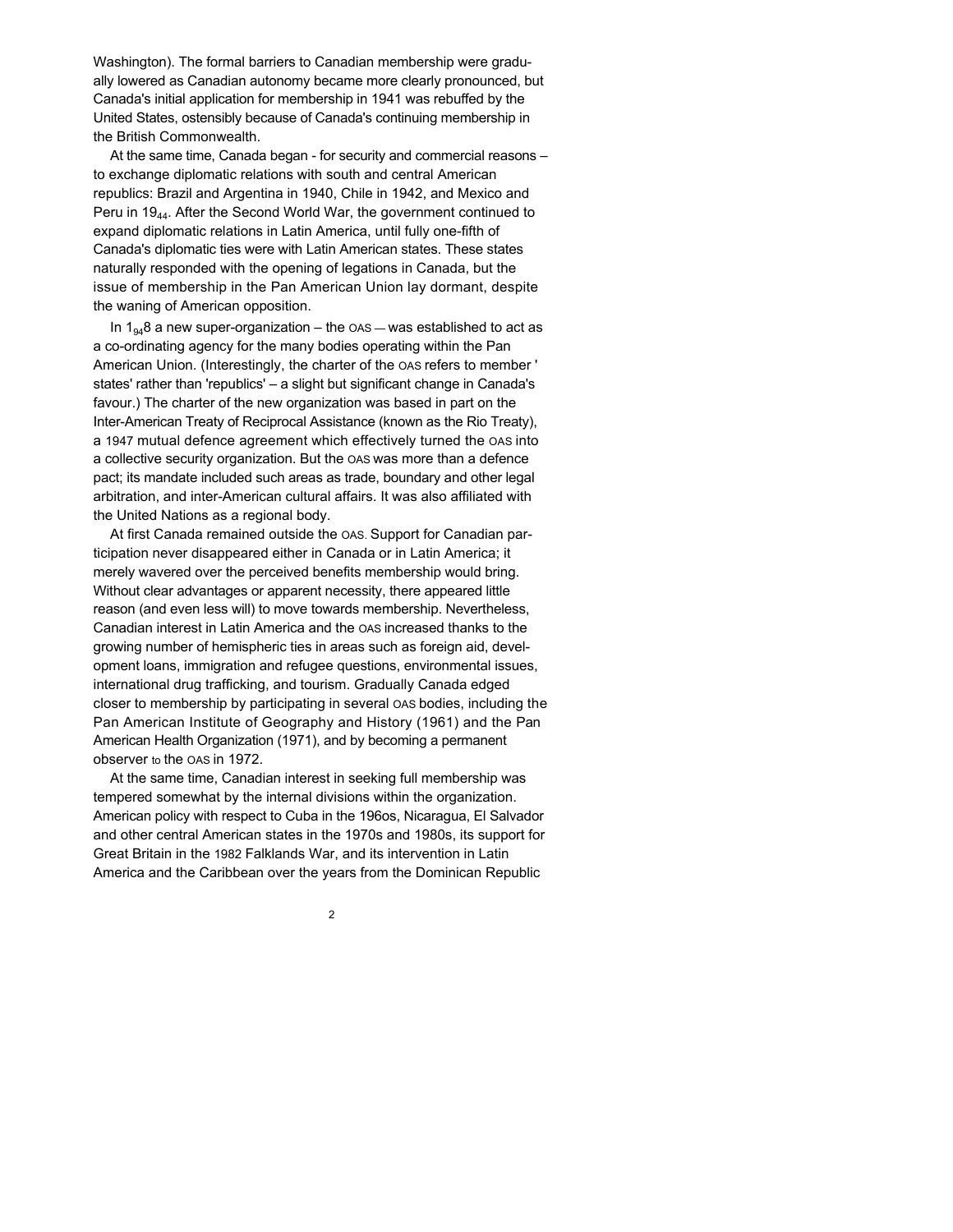in 1965 to Grenada in 1983 had effectively polarized the OAS, with the United States on one side and Latin America on the other. For many Canadians it made good sense to stay away from this divided group and, therefore, despite the continuing desire to enhance Canada's relations with the region, it was not until the late  $1<sub>9</sub>8$ os that an official move was made. In 1989, following a governmental review of Canada's relations with Latin America, Prime Minister Brian Mulroney announced the government's decision to seek membership. Canada became a member of the OAS in January 1990.

The decision was based on the recognition of the rising importance of Latin America and the Caribbean in Canadian affairs. The region had experienced rapid population growth, a surge in economic and political power, a cultural explosion, and the slow but steady spread of democracy. It was widely believed that there were huge opportunities in this hemisphere upon which Canadians could capitalize. These opportunities would be missed if Canadians did not take advantage of all avenues – including the OAS, which could serve as a stepping stone into Latin American affairs and increase Canadian influence in the region. Staying out sent all the wrong signals; by joining Ottawa sent a positive message to all Latin Americans that Canada was taking the area more seriously.

For the critics of the government's decision, the OAS has always been an American-dominated collective security organization that reflects the unique history of United States-Latin American relations. Joining such a group, it was predicted, would force Canadians to choose sides in the endless quarrels between the United States and its Latin American neighbours. Such action would inevitably alienate one side or the other and, in the process, would tarnish Canada's image in the region. The American invasion of Panama in  $1_98_9$ , which again divided the OAS, seemed to confirm these suspicions when Prime Minister Mulroney promptly backed United States actions and, in the process, surprised many Latin America governments:

Moreover, critics charged that membership in the OAS was little more than a high-profile foreign policy gesture designed to mask the lack of a more serious and wide-ranging Latin American policy. Issues of real importance in Canada's relations with Latin America and the Caribbean – including trade and tariffs, loan negotiations, aid and assistance, immigration and refugee issues – were matters normally dealt with outside the OAS. All the benefits of closer relations could be achieved through normal channels, without joining the OAS. The *fact* of membership would produce nothing.

Concerns were also raised about the OAS itself. By the late 1980s it appeared moribund: many members, including the United States, had fallen years behind on their dues and the headquarters in Washington had been hit by labour problems and charges of political favouritism in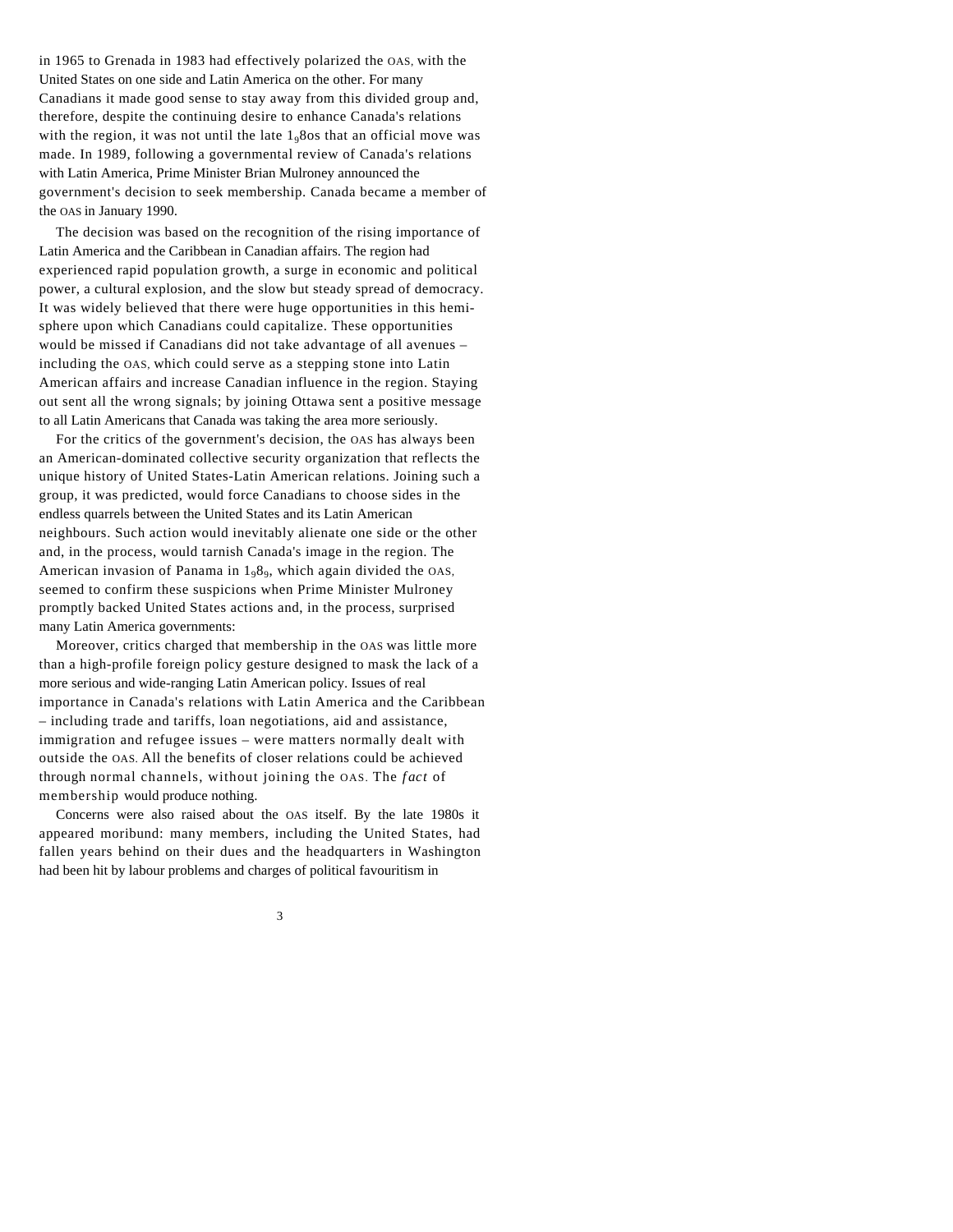its appointments. More seriously, the OAS was regularly bypassed by the United States and others in conducting inter-American relations. The OAS seemed to be falling apart through neglect and a lack of interest; some observers wondered whether there would even be a viable OAS for Canadians to join.'

### *The* OAS *in the 1990s*

Initial concerns over the health and vigour of the OAS quickly evaporated thanks to the remarkable revitalization of the organization in the first half of the 1990s. Relations between the United States and its Latin American neighbours have improved noticeably since the Panamanian invasion, thanks largely to the easing of civil strife in Central America and the triumph of civilian governments across South America. The OAS has benefited from the improved climate, and, as anxiety over potential American intervention in the area diminishes, the members have begun paying more attention to other hemispheric issues. More than ever the nations of the western hemisphere are acting like allies rather than opponents, and this new interest in the OAS was publicly sanctioned at the June 1991 general assembly in Chile with the adoption of the Santiago Commitment to Democracy and the Renewal of the Inter-American System. This ' rejuvenation' of the OAS was accompanied by concrete action, including Washington's appointment of the first native Spanish-speaking United States representative to the OAS and with the beginning of American payments on present and past dues!

More important for the improving fortunes of the OAS has been the changing international situation, in particular the end of the Cold War. The OAS was created in the Cold War for collective security reasons, and its foundation has always rested upon the bedrock of anti-communism. Much of the history of the organization has revolved around the real and perceived threat of Soviet influence in Latin America and the Caribbean, and concerns over American actions and intentions vis-à-vis the region coloured the way many members approached the OAS. The removal of the old Soviet bogey (and the subsequent reduction in influence of its hemispheric allies such as Cuba) has challenged these ideological underpinnings of the OAS and permitted a shift of focus to more purely hemispheric matters. The end of the Cold War has not eliminated the security component of the OAS'S mission, but it has, together with the surge of democratic forces and political stability in Latin America, helped change the agenda of the inter-American system.'

Canadians cannot claim much credit for the revitalization of the OAS – although now that it is a member, Canada is well placed to take advantage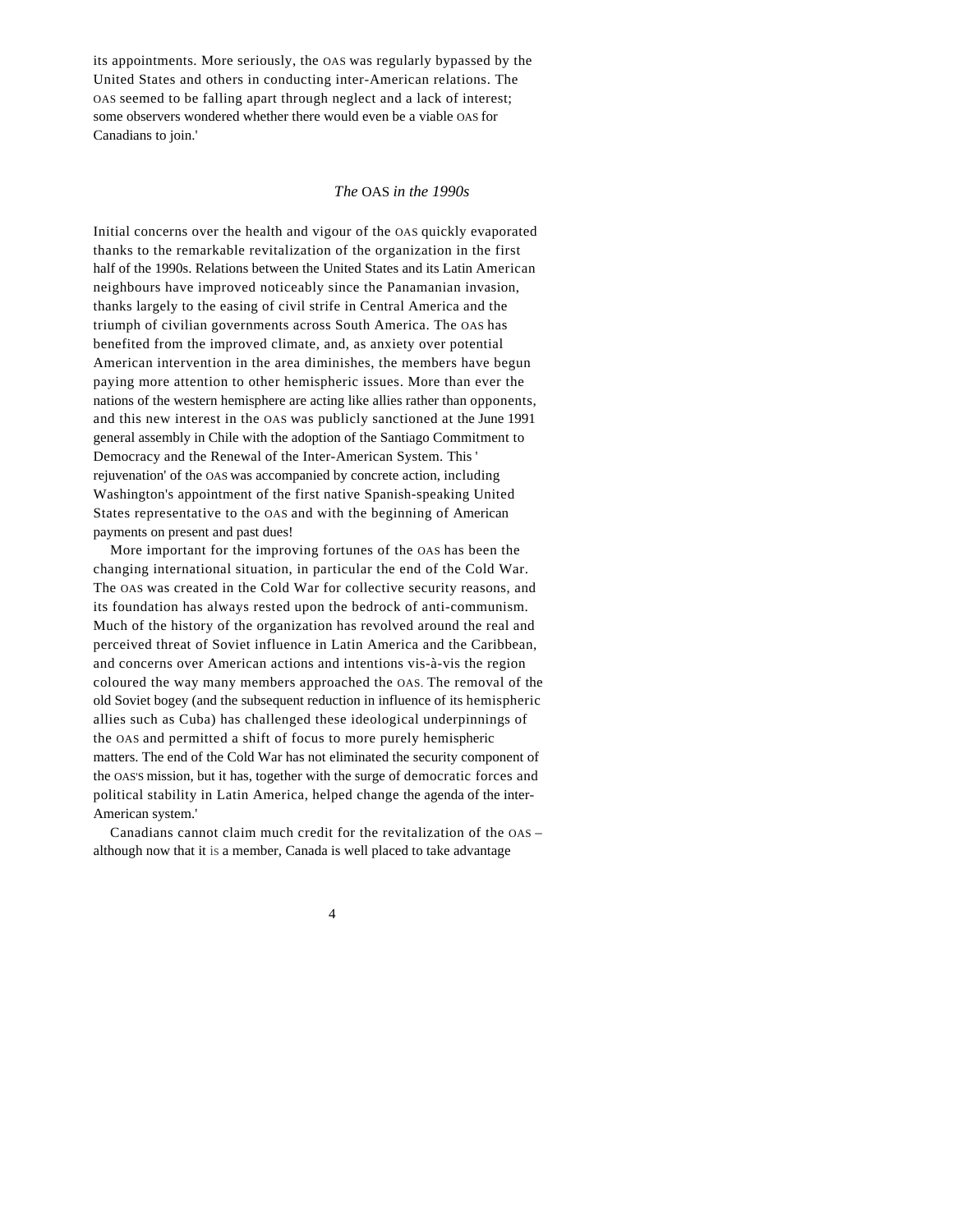of the revitalization. Under the leadership of Jean-Paul Hubert, Canada's first ambassador and permanent representative to the OAS, Canada launched an activist programme, working within various committees such as the Inter-American Commission on Human Rights, the Inter-American Drug Abuse Control Commission, and the Inter-American Commission of Women, and helping to monitor elections in Nicaragua, Haiti, and elsewhere. The high point of the early Canadian efforts was the proposal to create what became known as the Unit for the Promotion of Democracy (um) within the general secretariat of the OAS. The role of the UPD was envisioned broadly to promote and reinforce democratic institutions in the hemisphere, to help in the monitoring of elections, and to give practical training to men and women at both the grass-roots and official levels.

Within the first two years of membership the government could boast of a number of successes in the OAS, including the Santiago Commitment, the creation of the UPD, and the passage of an arms limitation resolution which condemned the proliferation of nuclear weapons and the stockpiling of conventional weapons and advocated the establishment of a working group to investigate the whole issue. In addition, at the 1991 general assembly meeting in Santiago, Barbara McDougall, the secretary of state for external affairs, re-confirmed the Mulroney government's commitment to freer trade within the hemisphere, and she welcomed discussions for a hemispheric free trade zone. With discussions on the North American free trade agreement (NAFTA) under way, McDougall noted that 'the possibility of a free trade zone embracing the entire hemisphere is no longer a visionary's dream, but a distinct possibility.' She went on to point to the

OAS as a 'useful forum for the discussion of these initiatives.'

In other areas there was less cause for celebration. For example, the original hopes in Latin America that Canada, as a wealthy nation, would give a strong economic boost to the sagging fortunes of the OAS were shaken when the Canadian government committed itself to a lower financial profile and subsequently maintained tight control over increases in the Canadian contribution. And, as Edgar Dosman, the director of FOCAL (Canada-Latin America Forum) in Ottawa, has pointed out, the Canadian delegation was criticized for pursuing its own interests in the general assembly rather than those issues with greater relevance to the other members of the OAS. Other observers were quick to point out those areas where the government failed to measure up to its original promises. While willing to restate the government's commitment to human rights and the prevention of drug abuse, relatively little progress had been made beyond the committee stage; on issues such as the environment and international debt, the Canadians seemed to be complacent at best. Mention was made in passing to the reinstatement of Cuba in the OAS -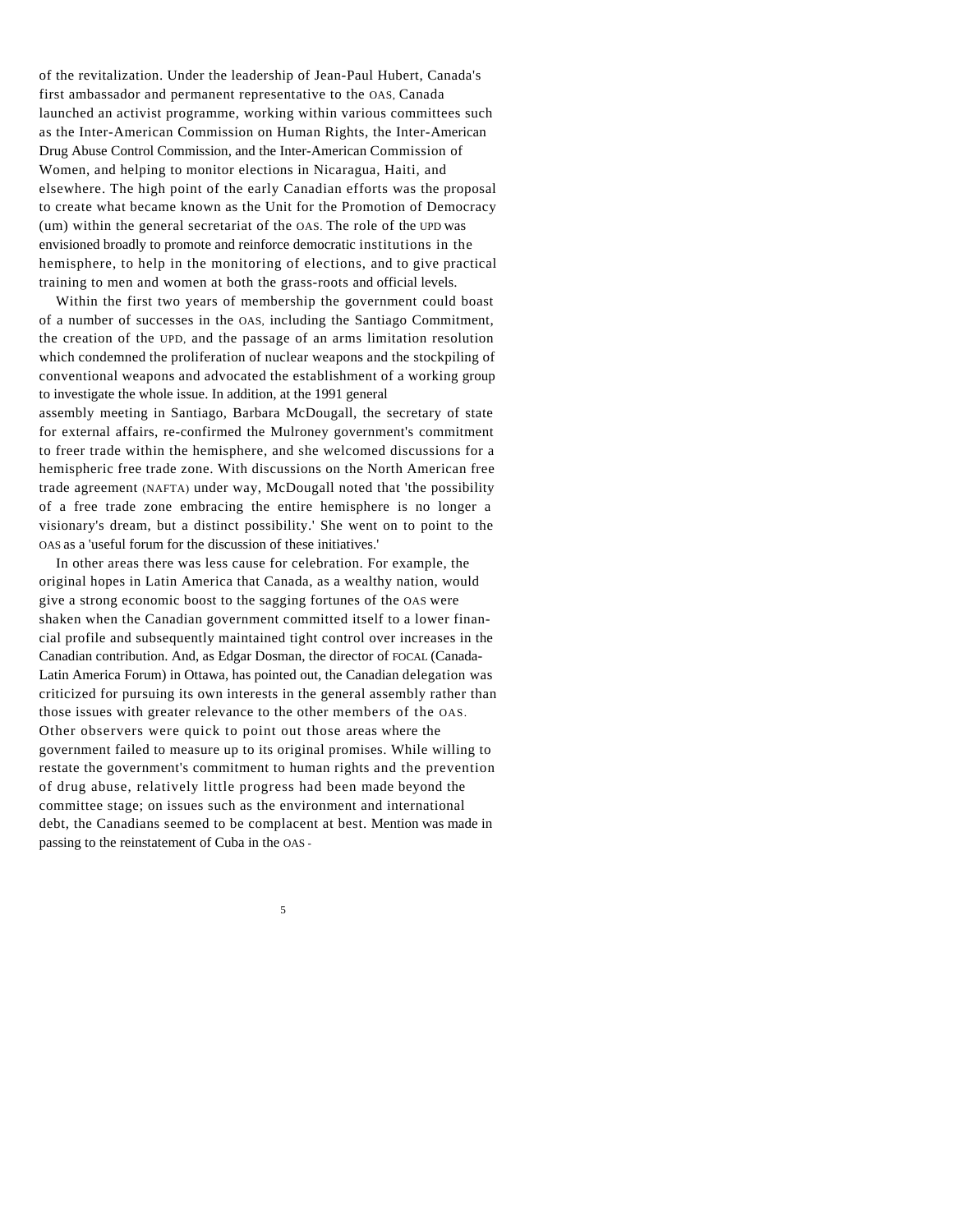the Canadian government looked forward to the day when 'Cuba will retake its place in the Organization as a full member of the hemispheric family' – but no concrete steps were taken in that direction.'

Nevertheless, Canada quickly and easily moved into full membership in the OAS. Prime Minister Mulroney's backing of the United States invasion of Panama did not appear to dampen the initial welcome extended to Canada by the other members; nor did it hinder Canada's freedom of action within the Organization. No one could doubt the sincerity of Canada's new commitment to the OAS or Latin America, and as Canadians moved swiftly into positions of authority they were well-situated to play constructive and important roles in the two major crises facing the Organization in the  $1<sub>9</sub>90s - in$  Haiti and Peru.

#### *Haiti*

The OAS has faced its toughest recent challenge in Haiti. The ousting of the popular and democratically elected Father Jean-Bertrand Aristide in a military coup on 3o September  $1_{99}1$  quickly put an end to Haiti's fledgling attempt at democracy. Aristide, who had been in office for less than a year, fled the island for exile in Venezuela and, ultimately, the United States. In his place, a military dictatorship was established under the control of Lieutenant-General Raoul Cedras.

The coup was quickly condemned in capitals around the world, including Ottawa where the government announced the suspension of its bilateral co-operation programme with Haiti. Within forty-eight hours an emergency meeting of OAS foreign affairs ministers was held in Washington to discuss the situation and a number of resolutions were passed denouncing the coup and calling for the suspension of aid to Haiti. A major OAS mediation effort aimed at restoring Aristide to office followed in the first week of October. The OAS team, which included Canadian representatives, was shuttled to Haiti on a Canadian aircraft and spent two days in Port-au-Prince negotiating with the coup leaders. This diplomatic effort began with considerable hope but ended in complete failure, with the OAS delegation scrambling to leave the island without any assurances from the military government.6

The failure of the initial mediation effort was followed by additional OAS meetings, further fruitless missions to Haiti, the passing of resolutions in the OAS and the United Nations denouncing the military regime and calling for the reinstatement of Aristide, the introduction of a trade embargo against Haiti, and the creation of a civilian observer group that was to monitor human rights abuses and help in a number of ways to improve the situation on the island. Observers estimated that some  $_{\text{3}}$ , 000 people were killed within the first eighteen months of the coup;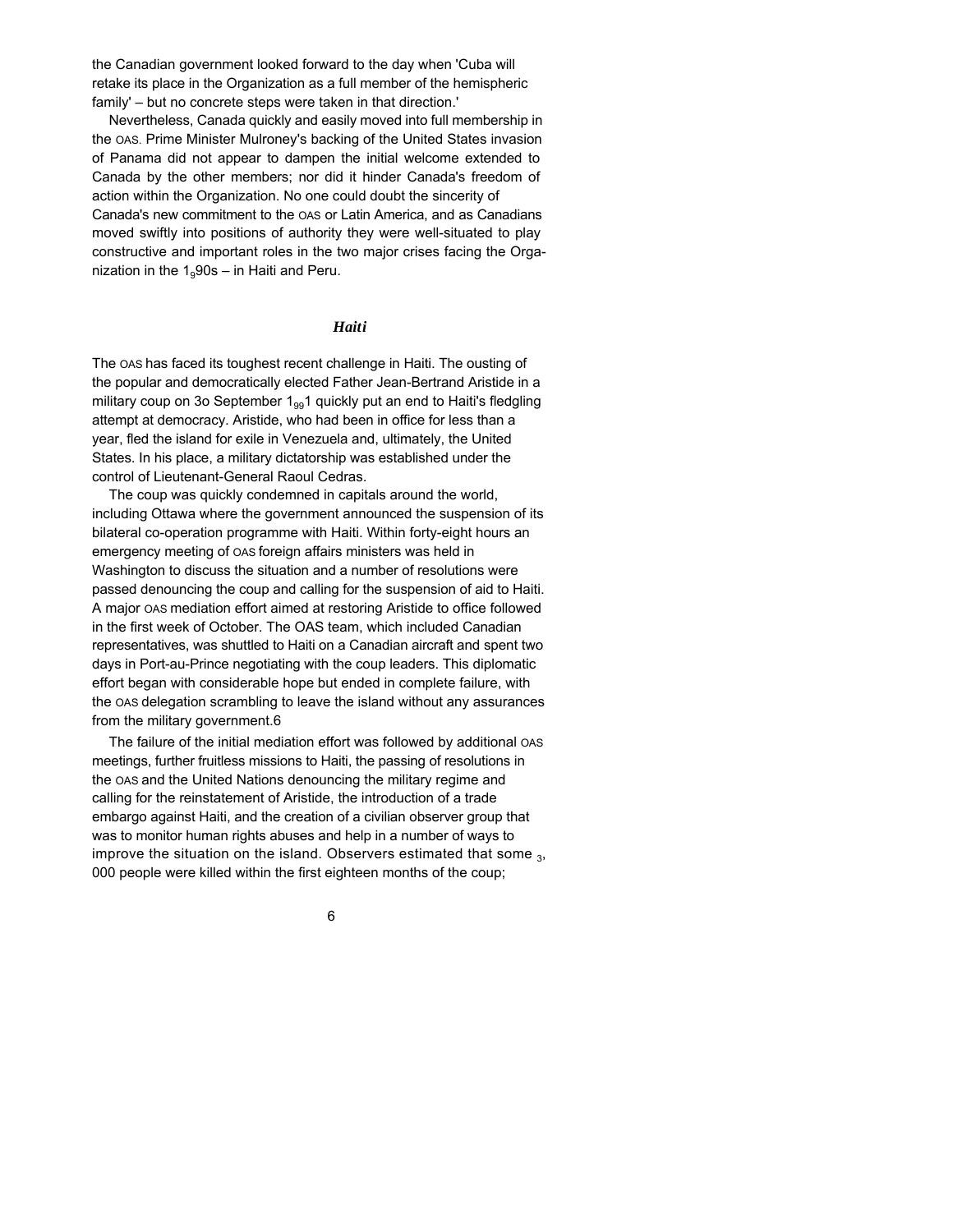there were also reports of serious shortages of food and medical supplies and widespread hunger across Haiti. But international condemnation and OASbacked sanctions appeared to have little or no effect on the coup leaders, who continued to snub Aristide, the OAS, and the United Nations.

The crisis in Haiti became a particular problem for the United States and even evolved into a political issue during the 199z presidential campaign. The flood of Haitian boat people to the United States – estimated at anywhere from  $25,000$  to  $3,000$  within the first eighteen months of the coup – developed into a major concern, especially in Florida which had experienced a similar situation in 198o with the influx of thousands of Cuban refugees. President George Bush's pre-election decision to return new refugees to Haiti (where they would face an uncertain future) was loudly condemned by Bill Clinton when he was the Democratic presidential candidate. But President Clinton's rapid about-face after the election and his announcement that the policies of his predecessor would continue for the time being seemed to bring the whole of America's Haitian policy into question.

International pressure on Haiti mounted in the spring of 1993 with a June meeting of an ad hoc committee of OAS foreign ministers and, a few days later, a meeting of the United Nations Security Council at which a resolution was passed imposing an oil and arms embargo. The announcement of the tougher embargo was followed by negotiations at Governors Island in New York – supervised by the United Nations special envoy, Dante Caputo (Argentina's former foreign minister) – and culminated in the July announcement of an agreement for the return of President Aristide and for the resignation of General Cedras by the end of October, 1993. A number of conditions which would have to be met before the transition of power, including an amnesty guarantee for the coup leaders, were attached to the agreement.

Over the summer the United Nations lifted the economic sanctions against Haiti and set the stage for the creation of a special United Nations Mission in Haiti (UNMIH). The Canadian government consistently backed the United Nations resolutions and had observed the July negotiations, and, in August, Prime Minister Kim Campbell announced a  $$1_3$  million package of humanitarian aid to Haiti. In October, Ottawa agreed to participate in the UNMIH, committing an estimated 15o military personnel and an additional loo RCMP officers to serve as part of a United Nations civilian police force which would observe and help train the Haitian police:

Expectations of a final settlement were quickly dashed when the USS *Harlan County -* carrying 185 American soldiers and z5 Canadian air force engineers – was met by an angry mob of gunmen as it docked in the harbour of Port-au-Prince on iz October. The *Harlan County* withdrew, and the Haitian peace agreement collapsed. The United Nations quickly re-introduced sanctions against Haiti, and observers charged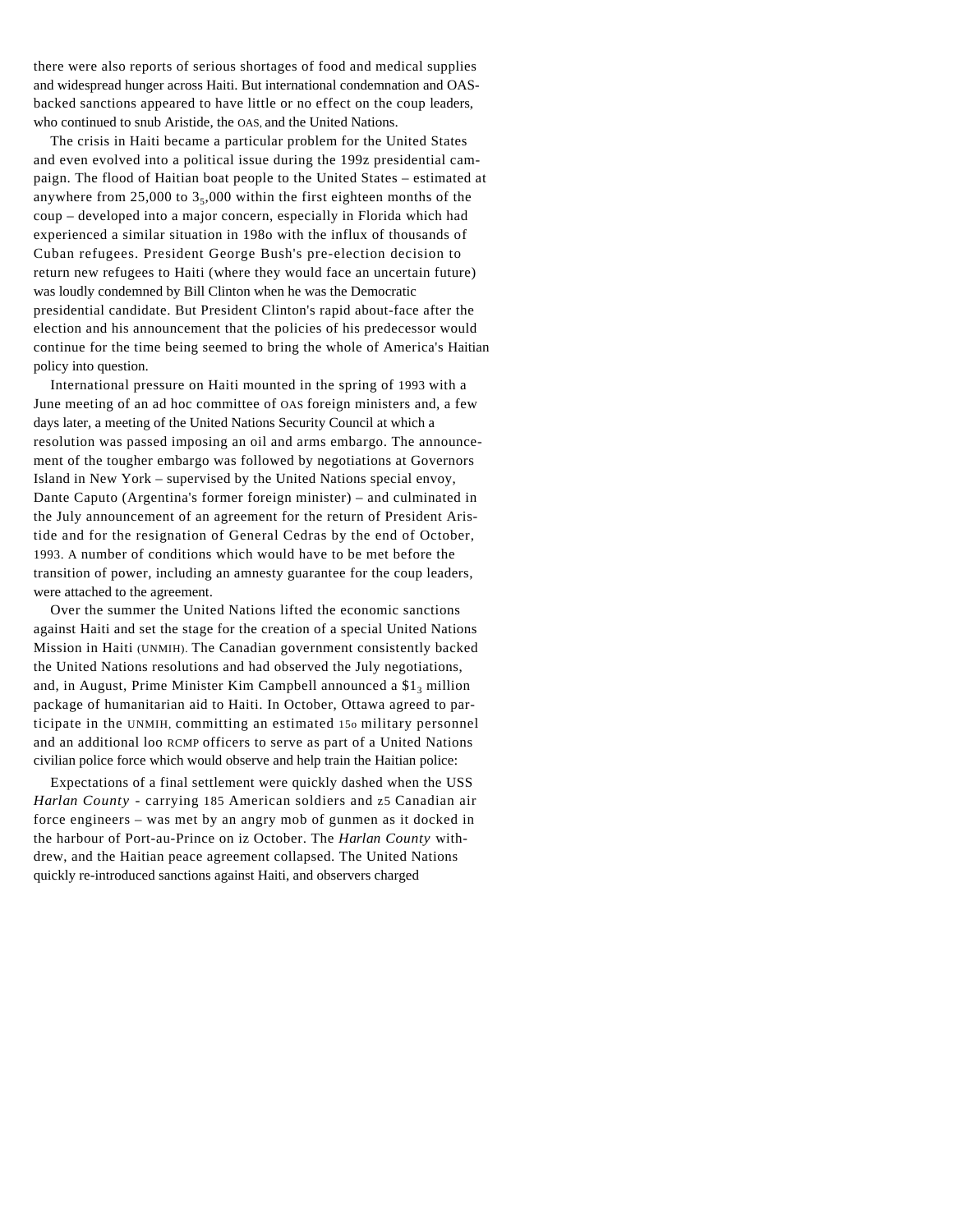that the net result of the exercise was that it bought time for the Haitian military to stockpile sufficient oil reserves to last an additional six months." The United Nations-OAS policy lay in ruins, with the Haitian military defiant and ensconced in power and with the OAS and the United Nations steadfast in their commitment to the restoration of democracy – and Aristide – in Haiti.

Over time, as the situation in Haiti heated up, the OAS increasingly took a backseat to the United Nations and, more importantly, to the United States in dealing with the crisis. As for the United States, its policy under the Clinton administration has been widely criticized for apparent inconsistencies. On the one hand, the United States refused to rule out the use of military force to restore Aristide and pressed ahead with its goal of tightening sanctions against the military leaders by freezing their assets in the United States and by calling for a complete airline embargo of Haiti. On the other, the humiliating withdrawal of the *Harlan County* was quickly followed by leaked reports of internal divisions in Washington over Aristide's mental stability and his record on human rights. 'It's not up to us to choose who the Haitians elect,' one United States diplomat was quoted as saying late in 1991. `It is the process we are protecting, not the man.'9 But clearly there were wide divisions in the American government over Haiti, and it appeared that the administration was backing off from its complete support for the Haitian president.

Reports of thousands of human rights abuses, including rape, torture, mutilation, and murder, continued to flow from Haiti, and the coup leaders maintained their total disregard for international opinion. In May 1994 a new president, the octogenarian Emile Jonassaint, was appointed by the military to replace Aristide – a move that was universally denounced outside Haiti – and, in response to the growing charges of human rights violations, the coup leaders expelled the United Nations-sponsored human rights mission that had been monitoring the abuses. The OAS, meanwhile, at its z<sup>4</sup> th general assembly in Brazil in June, voted against military intervention and resolved to continue its sanctions policy. At the end of July the United Nations Security Council authorized a United States-backed invasion of Haiti to oust the coup leaders, and efforts began to organise a multilateral force to act as peacekeepers after an invasion occurred.'

In September, only hours before a full-scale American invasion was launched, a United States-Haiti accord was signed by the Haitian coup leaders and former American President Jimmy Carter. The new agreement called for the 'retirement' of Haiti's major military officers by 15 October 1994, and for American forces to work in co-operation with the Haitian military to restore democracy. The signing of the accord was followed by the arrival of  $1<sub>5</sub>$ ,000 American forces to monitor the agreement. In the end, the United States acted unilaterally in an effort to avoid a bloody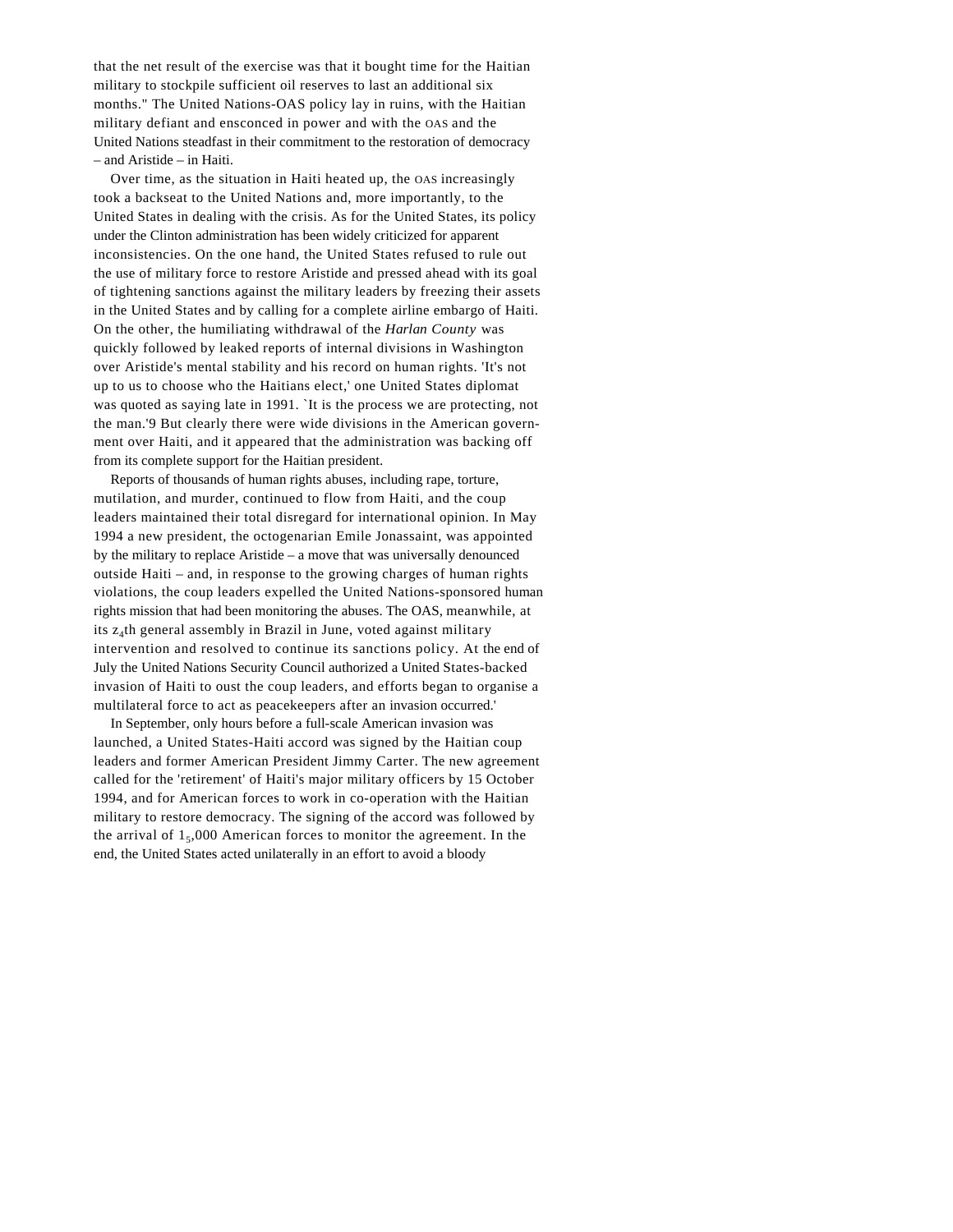military invasion of *Haiti.* Neither the OAS nor the United Nations was involved in the process."

The OAS was unsuccessful in diffusing the Haitian crisis; the missions and sanctions failed, the initial vigour with which the organization responded slowly faded. In the process, the OAS was edged from centre stage by the United Nations and the United States. Indeed, faint cracks began to emerge within the OAS and between the OAS and the United Nations over the issue of military invasion, and old concerns about American intervention in the hemisphere could be revived and potentially polarize the OAS once more.

As an OAS member, Canada came to play an important role in the Haitian crisis, a role which would not have been achieved had Canada remained outside the organization. At the same time, Canada must bear its share of responsibility for the failure of the OAS actions. The new Liberal government in Ottawa has been helpful in recent months, but it has not significantly altered Canada's Haitian policy. As one of the United Nations-OAS-appointed 'four friends' of Haiti (the others being the United States, France, and Venezuela), Canada was a participant in and observer to the developments in Haiti, and it was a strong supporter of the United Nations-OAS actions. A Canadian ship patrolled the waters of Haiti to enforce the oil and arms embargo. Aristide made well-publicized visits to Canada, and the government was committed to its support for his restoration. Before the American invasion, the minister of foreign affairs, Andre Ouellet, raised some concerns over the wavering American policy, noting that it had ' perhaps contributed to the conviction on the part of the Haitian military that the Americans won't intervene.'12 But the Canadian government was equally clear that it saw tougher sanctions rather than military invasion as the solution to the Haitian crisis, and it declined to participate in the American invasion of September 1994.

#### **Peru**

The OAS responded to the Haitian crisis swiftly and with dramatic action; in the case of Peru, the response was muted and very much in a minor key. Early in April 199z, President Alberto K. Fujimori of Peru suspended his country's constitution, dissolved Congress, and took over the judiciary in an effort, he proclaimed, to end corruption and to combat rebels and drug traffickers. The *Sendero Luminoso* or Shining Path rebels reportedly controlled up to one-third of Peruvian territory and, through terrorist activities and clashes with government forces, had been involved in the deaths of some  $z_5,000$  Peruvians since  $1_980$ . Despite years of matching rebel activity with a government-sponsored terror campaign, Fujimori was unable either to defeat the Shining Path or control the growing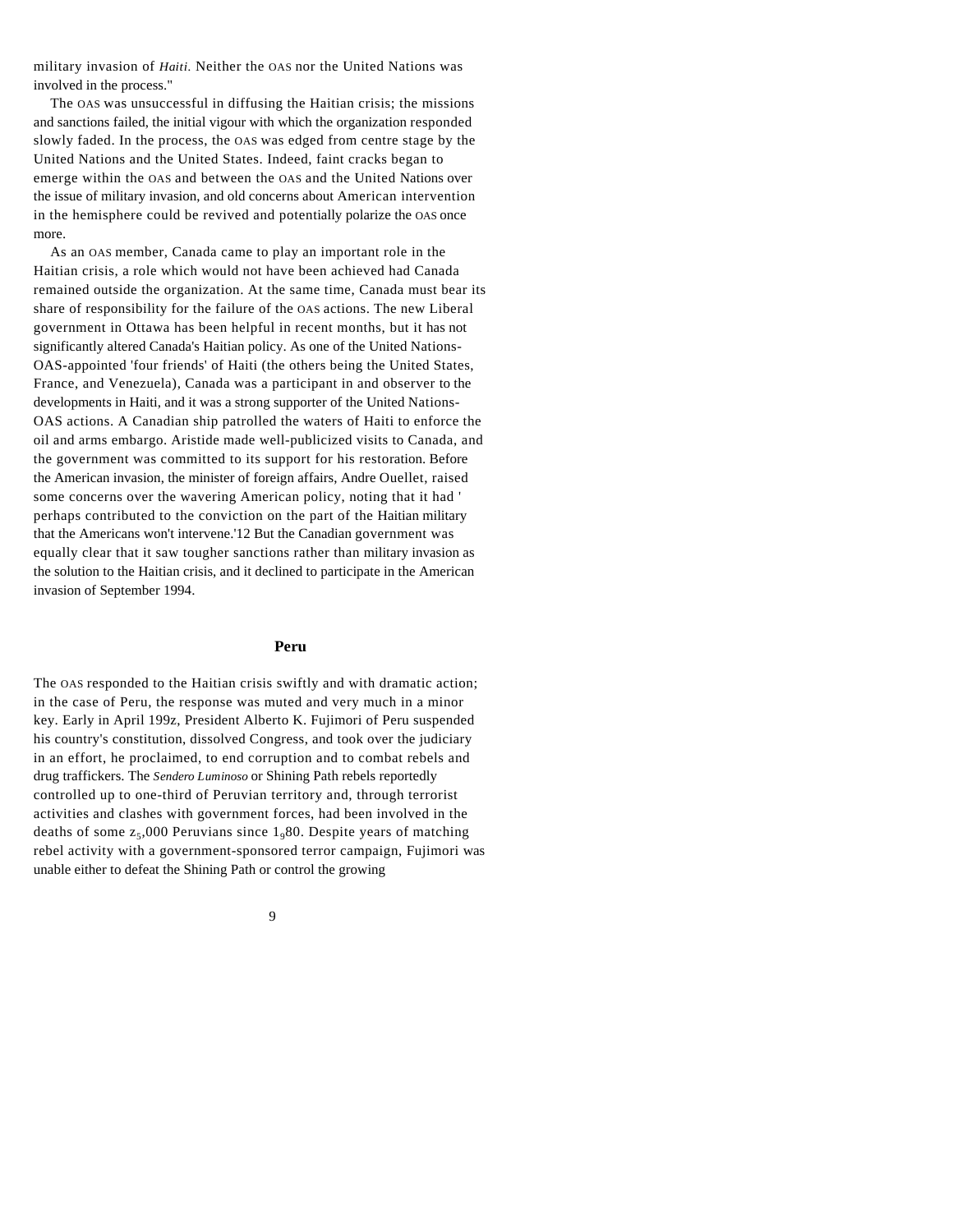influence of cocaine traffickers. With the help of the Peruvian military, Fujimori staged what was essentially a government coup, which included the military occupation of newspaper offices and radio and television stations and the arrest of opposition politicians, some labour leaders, and anyone suspected of being a Shining Path sympathizer. Fujimori, first elected in 1990, assembled a new cabinet and began the process of appointing a new judiciary, promising that democracy would be restored eventually and that a plebiscite would be held to sanction his actions."

The reaction of the OAS was immediate but restrained. Only Argentina recalled its ambassador from Lima, while the Bush administration announced that it would be freezing American political and economic aid to Peru ( an amount estimated at us \$275 million for that fiscal year). At a special session of the OAS, the possibility of applying sanctions against Peru was discussed, but the OAS pulled back from dramatic action.

The rhetoric was harsh: 'The actions taken by President Fujimori, whatever the justification given, are unjustified,' announced United States Secretary of State James Baker. 'All of us recognize that democracy can be inefficient, all of us recognize that democracy can be slow, and all of us recognize that democracy can be frustrating. But there is no alternative. You cannot destroy democracy in order to save it.' Beyond the harsh condemnation of Fujimori's actions however, the OAS was unwilling to take any concrete action – action that might do serious harm to Fujimori's regime or his efforts to battle terrorism and corruption inside Peru. For many at the meeting there were questions over the use of sanctions: if the government of Peru was forced to collapse, what would follow in its place? Peru's immediate neighbours, including Brazil, Ecuador, Bolivia, and Chile, reportedly opposed any course of action that might indirectly serve the interests of the terrorists and drug traffickers inside Peru. Speaking for Canada, External Affairs Minister McDougall echoed Baker's words of condemnation, but she displayed little evidence of a Canadian desire to implement sanctions against Peru, at least in the immediate future. In the end the OAS formally 'deplored' what had happened in Peru, and it was announced that a special OAS team – headed by the secretary-general of the OAS, Joao Baena Soares – would be sent to Lima to talk to Fujimori and to investigate the situation. When this mission ended unsuccessfully, McDougall announced that Canada was suspending direct support to the Peruvian government."

Fujimori responded with national elections for a new parliament (which were boycotted by the main opposition party), and in October 1993 Peruvians voted for a new constitution which Fujimori hoped would legitimize his government in the eyes of the world. He seems to have been successful. Criticism of his regime continues, but the focus has largely shifted from constitutional issues to human rights abuses. Peru has consistently been named by human rights organizations as one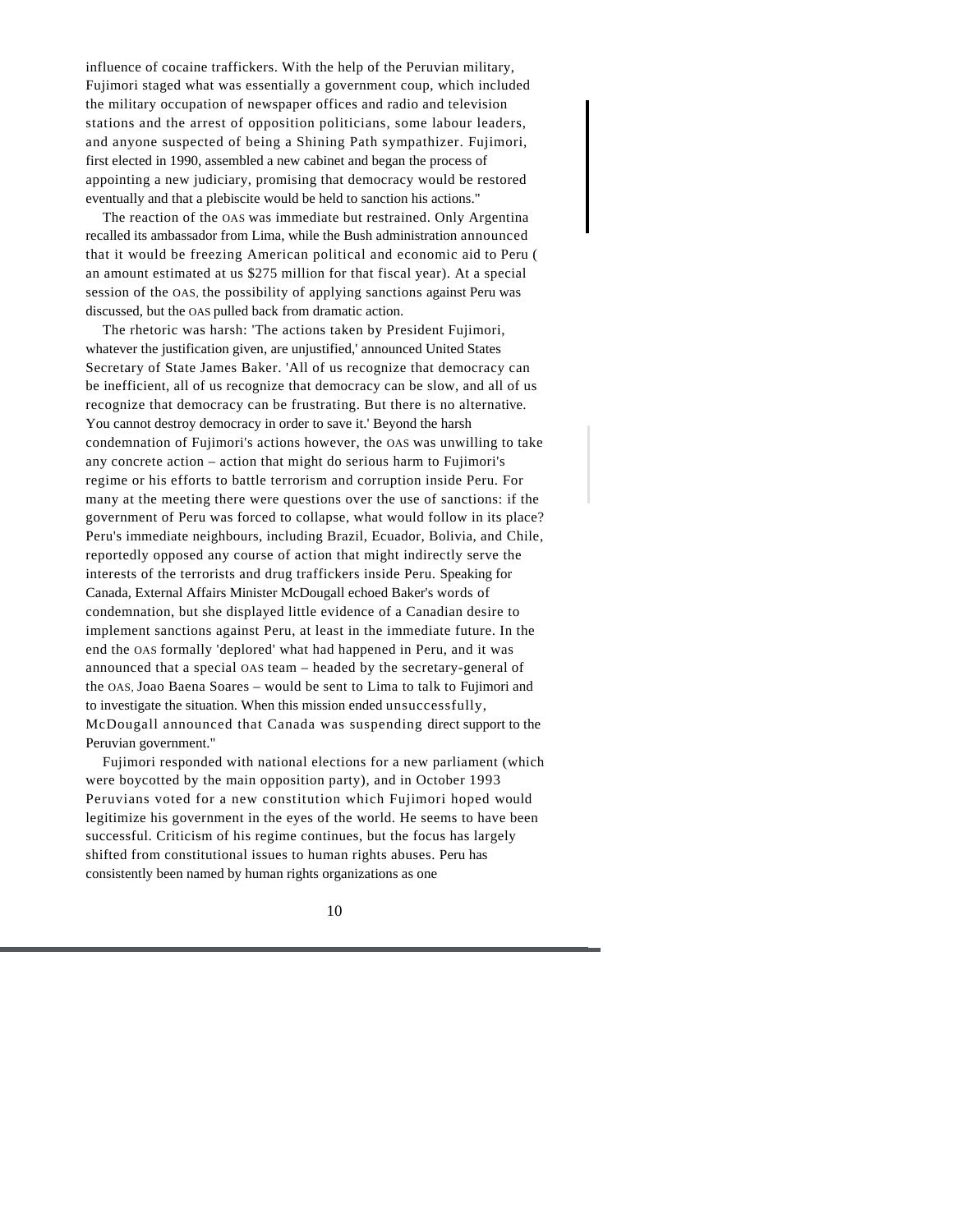of the worst violators in the world. Incidents, such as the July 199z murder of a university professor and nine students, allegedly by the Peruvian military, sparked outrage and condemnation of the Fujimori regime. Still, early in 199<sub>4</sub> the Canadian government resumed its aid programme with Peru, and for others it was business as usual. For example, in the summer of  $1_{994}$  Ontario Hydro announced plans to invest approximately \$70 million in Edelsur, a Peruvian electrical utility company.'

Serious concerns remain about Fujimori and his commitment to the restoration of full democracy There is apprehension over the intentions of the Peruvian military which backed the `Fujicoup' from the beginning and is now very strong and influential. Critics such as Mario Vargas Llosa, the Peruvian novelist and defeated  $1_{99}$ 0 presidential candidate, remain troubled about the past and deeply suspicious about the future. 'The Fujimori Government,' Vargas Llosa writes, 'helped along by the spirited pimping of the Organization of American States and the indifference or complacency of every government in South America, has been recognized by the international community.' International support sustains Fujimori and the military in power, but the big test will come at the elections scheduled for  $1_{995}$ , when it will be determined if the military leaders and those responsible for the human rights abuses will 'docilely go home because the electorate no longer wants them.'16

## *Directions for the* future

The Haitian and Peruvian crises outlived the Mulroney government and are now the concern of the Liberals in Ottawa. It is not at all clear what impact the change of government will have on Canada's policies toward either crisis, or, more generally, on Canada's role in the OAS. Foreign Minister Ouellet has echoed the grave concerns of his Conservative predecessors over Haiti, and Prime Minister Chretien's government has agreed to participate in post-invasion peacekeeping efforts there. Change, if it can be called that, has been more in style than in substance.

A process to review Canada's foreign and defence policies was launched in March of  $1_{994}$ , and early indications are that, despite the rhetoric of change and the calls for a greater distancing of Canadian from American foreign policy, the Liberal government will stay the course on the major issues with respect to Latin America and the OAS. Still, the search for new directions continues and the heightened interest in the region in recent years will doubtlessly be maintained. The OAS will not supplant the United Nations or NATO (North Atlantic Treaty Organization) in the Canadian scheme of things, but the continuing importance of hemispheric issues concerning trade, immigration, drug trafficking, and the environment will likely keep Latin America much higher on Canada's foreign policy agenda.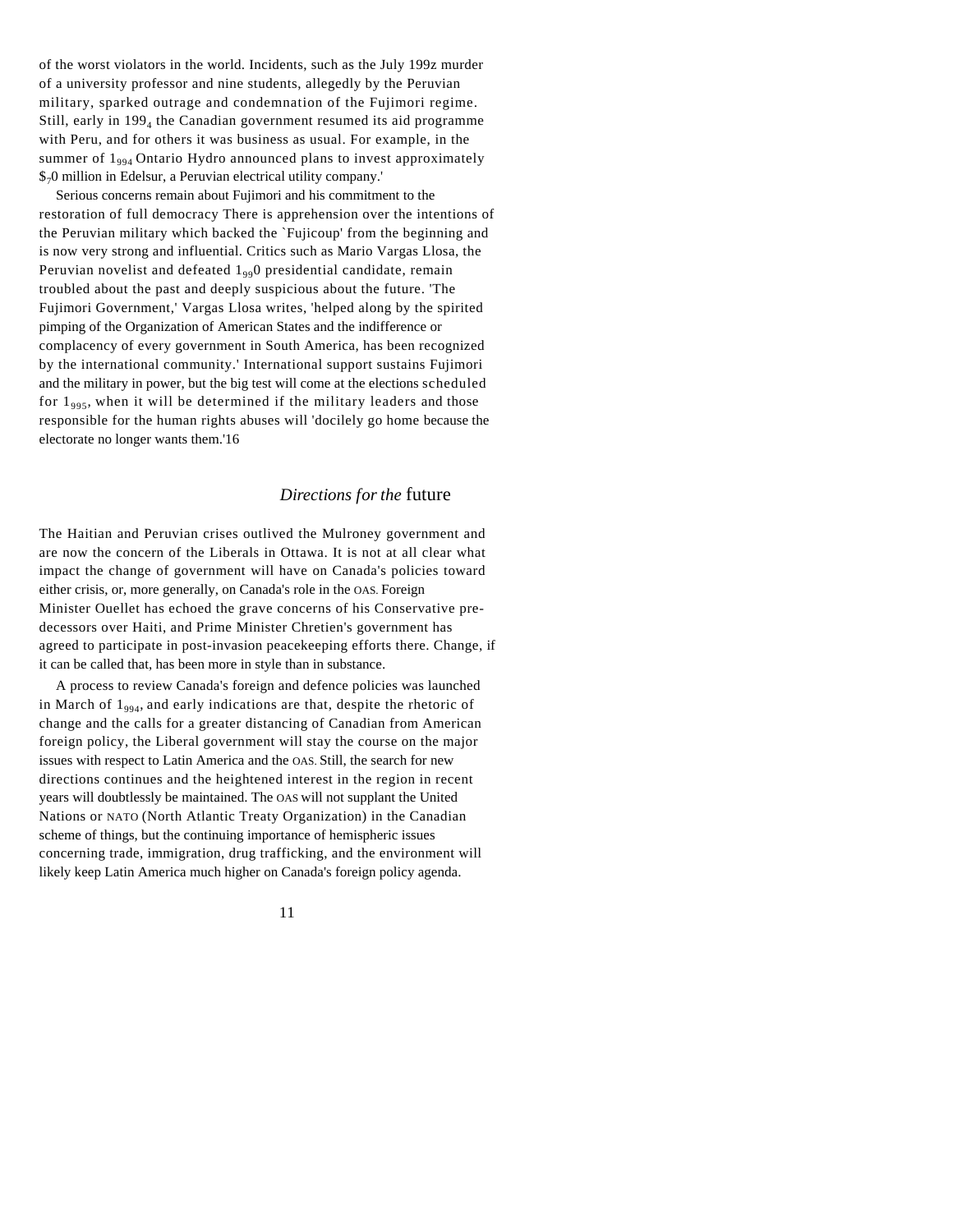Some indications of the directions in which evolving Canadian policy was headed were given by Christine Stewart, the secretary of state for Latin America and Africa, at the 24th general assembly of the OAS in Brazil in June 199<sub>4</sub>. Stewart outlined the priorities for the new government: ` chief among these are sustainable development, democratic development and good governance, trade and economic integration, and security issues.' In tackling these issues Stewart advocated several approaches, including a conference on environmental issues, full support to the various inter-American committees, and continuing to work through the UPD. She also touched on a number of other issues that will likely continue to be of importance, such as the work of the Inter-American Commission of Women and the possible extension of NAFTA to other nations of the hemisphere.

On other issues, Stewart re-affirmed her government's support for the existing OAS policy with respect to Haiti, and she directed special attention to Cuba. Although she did not endorse Cuba's full reinstatement, she did note that it was 'important for the OAS and Cuba to examine how we can fulfil the vision of the founders of this organization for universal hemispheric participation.' Canada is not alone in believing that the isolation of Cuba has gone on for too long, and Stewart's statement was accompanied by an announcement that the ban on Canadian aid to Cuba, which had been in effect since  $1_{97}8$ , would be lifted."

The Liberals have also taken aim at the internal workings of the OAS and some of its security components. For example, when Canada joined the OAS in  $1_{99}$ O, it did not become a party to the Rio Treaty, and the government continues to press for a complete re-examination of the functions of the Inter-American Defence Board. In light of recent hemispheric and international developments, it is argued that the time has come to divert scarce resources from existing bodies that have lost their significance to such worthwhile issues as human rights, the environment, and the strengthening of democracy in the hemisphere. Government belttightening has spread to the OAS as well, and the Canadian government is pushing for 'streamlining' as well as 'revitalization.'

Beyond the words, however, it is still too early to tell if the government will live up to its initial promises and intentions. The new government is not in a position to influence the situation in Haiti in any significant way, and the resumption of aid to Fujimori arguably has removed whatever limited leverage the government might have had as Peru moves toward an election in 1995. Critics also have been quick to charge that, in the spring of 199<sub>4</sub>, the government put free trade over human rights by backing the president of Colombia, Cesar Gaviria, as the new secretarygeneral of the OAS. Colombia's human rights record during Gaviria's years as president was one of the worst in the world, with thousands of reported murders and disappearances, and it has been suggested that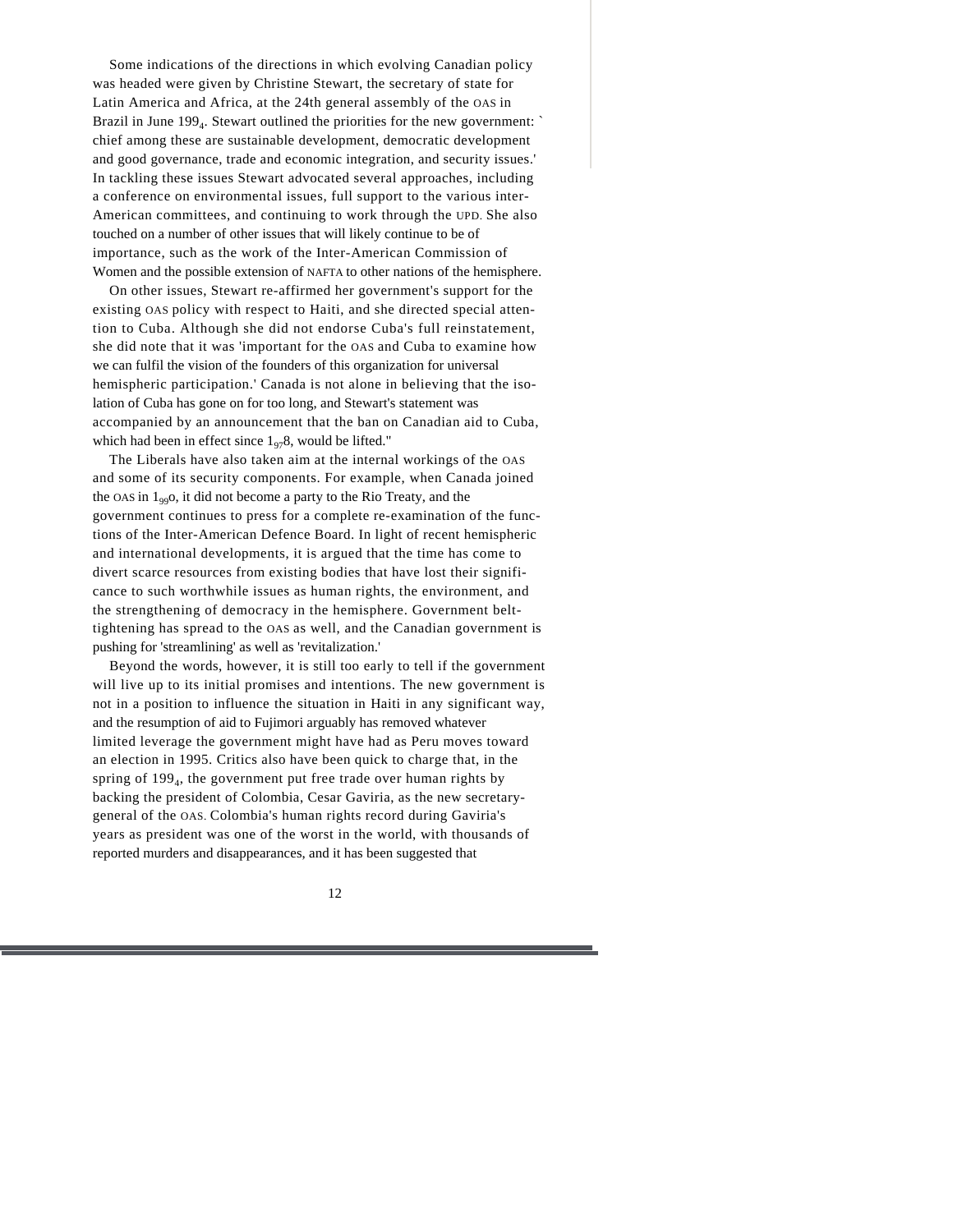Ottawa backed Washington's support for Gaviria because of his public stance in favour of hemispheric free trade.'" Human rights, in any event, will remain a key issue in the future of the OAS.

#### **Conclusion**

Joining the OAS was really only one part of a larger hemispheric policy initiated by the Mulroney government in the late 1980s. It was hoped that membership would lead to a higher Canadian profile in Latin America and the Caribbean, improve inter-American relations, and introduce Canadians to the problems of the region without too much additional expense. It might even offset criticism for government cutbacks in other areas of hemispheric relations. On all counts the government has achieved some success.

After five years it is clear that the original concerns over joining an American-dominated organization have not been justified. With the end of the Cold War and the changing nature and 'revitalization' of the OAS, Canada has found itself in accordance with the majority of members ( including the United States) on most of the fundamental issues. Fears over polarization of the OAS have not been borne out, and the atmosphere of failure and collapse within the OAS itself has dissipated. There are no guarantees that the situation will remain static – future developments in Haiti might revive old anxieties, for example – but clearly Canada has been able to operate freely within the OAS without fear of having to choose sides between the United States and Latin America on any crucial matter.

With respect to the major hemispheric crises, Canada and the OAS have had much less success, and the inability of the OAS to deal with the internal security matters of its members has been revealed. In particular the problem of Haiti has proven insurmountable, and, until democracy is restored, the OAS sanctions will have done little except make life more difficult for the already desperately poor people of Haiti. Ironically, however, despite the explosive nature of the Haitian crisis and the reverberations its sends through the ohs, the need to respond to the crisis, especially in the early days, contributed to the rejuvenation of the OAS. It has become a stronger organization thanks, in part, to the Haitian experience, and it may now be better able to respond to crises in the future.

Has Canada made a difference? The answer is yes, but a conditional yes. Simply joining the OAS has removed the nagging question and debate over membership, and Canada's activities in its initial five years under two governments suggest that Canada is taking its new role in the hemisphere seriously. But concerns remain that real action on hemispheric problems will be drowned in platitudes and lost in committee work. Should our activities in the OAS become little more than a smoke-screen to hide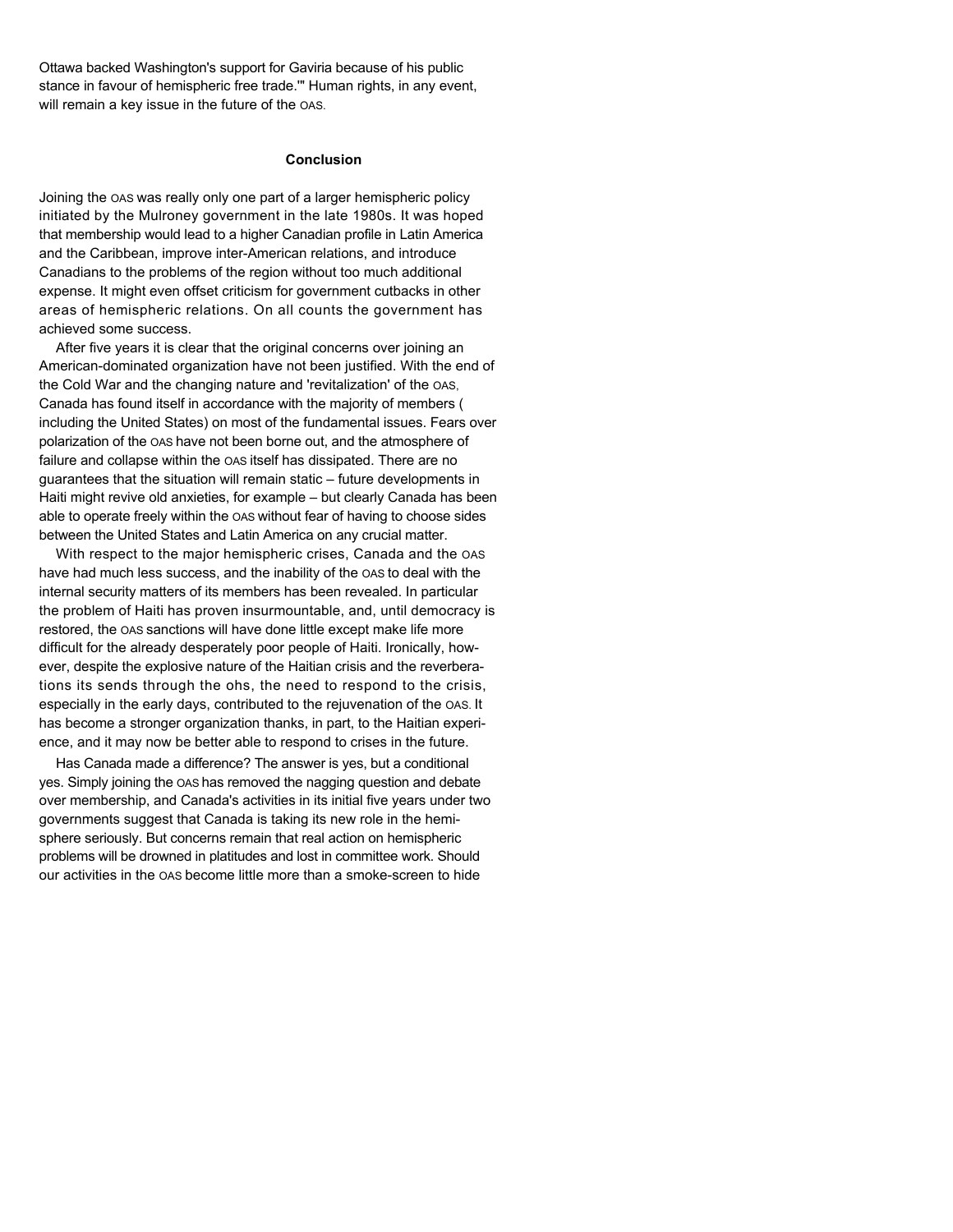the fact that we have no dynamic policy in Latin America, then joining the OAS will have been a mistake. Membership is only the beginning of the process, and the success of the OAS and Canada's role in it will be determined by the time, resources, and spirit that Canadians – and individuals in the other member states – are willing to devote to make it work.

#### **Notes**

- I For background on the debate over OAS membership, see David MacKenzie, –The World's Greatest Joiner": Canada and the Organization of American States,' British *Journal* of *Canadian Studies* 6:1 (1990, 203-20.
- 2 Clara Germani, 'OAS displays new vitality in bid to restore Haiti's ousted leader,' Christian *Science* Monitor, 22. November 1991.
- 3 Hal P Klepak, Security issues in the western hemisphere of the 1990s: a Canadian perspective,' in Jerry Haar and Edgar J. Dosman, eds, A *Dynamic* Partnership: *Canada's Changing Role in the Americas (Miami:*  University of Miami North-South Center 1993), 152-3.
- 4 Quoted in External Affairs and International Trade Canada, *Statement*  91/30, 'Notes for a speech by the Honourable Barbara McDougall, secretary of state for external affairs, to the meeting of the general assembly of the OAS,' Santiago, Chile, 3 June 1991.
- 5 These issues are discussed in Edgar J. Dosman, 'Canada and Latin America: the new look,' *International Journal* 47:3 (summer 19<sub>9</sub>2), 546-7. See also, Sarah Cox and Joe Gunn, 'Canada's 1st year at oas a diplomatic flop,' Toronto *Star,* 4 July 1991.
- 6 See Peter McKenna, 'How is Canada doing in the OAS?' *Canadian Foreign Policy 1:2* (spring 1993), 88.
- 7 Government of Canada, News Release, 6 October 1993.
- 8 See 'Troop ship stalled in Haiti,' *Globe and Mail,* 12 October 1993; Alan Ferguson, 'UN imposes trade sanctions on Haiti again,' Toronto *Star,* 14 October 1993; and `Cedras tells UN to leave guns behind,' *Globe and* Mail, 14 October 1993.
- 9 Quote taken from Cohn MacKenzie, 'Haiti: the force of fear,' *Globe and Mail,* 9 December 1991; see also Steven Holmes, 'Haitian dispute strikes u.s. nerve,' *ibid,* 26 October, 1993; and Steven Holmes, 'u.s. Advisers Weigh French Plan for a Total Embargo on Haiti,' New York *Times, 28* October 1993.
- 10 Isabel Vincent, 'OAS rules out use of arms in Haiti,' *Globe and Mail,* 7 June , 994; Graham Fraser, `U.S.. gets military help for Haiti,' ibid 15 July 1994; and Richard Lyons, `U.S. gets approval to invade Haiti,' ibid, 1 August 1994. Susan Cornwell, 'Carter's sense of trust pays off again,' *Globe and Mail,* 20 September 1994.
- 12 Quoted in Graham Fraser, 'Aristide scores small victories,' *Globe and Mail,* 18 January <sup>1</sup>994; see also 'No time to flinch,' *Ottawa* Citizen, 9 May 1994.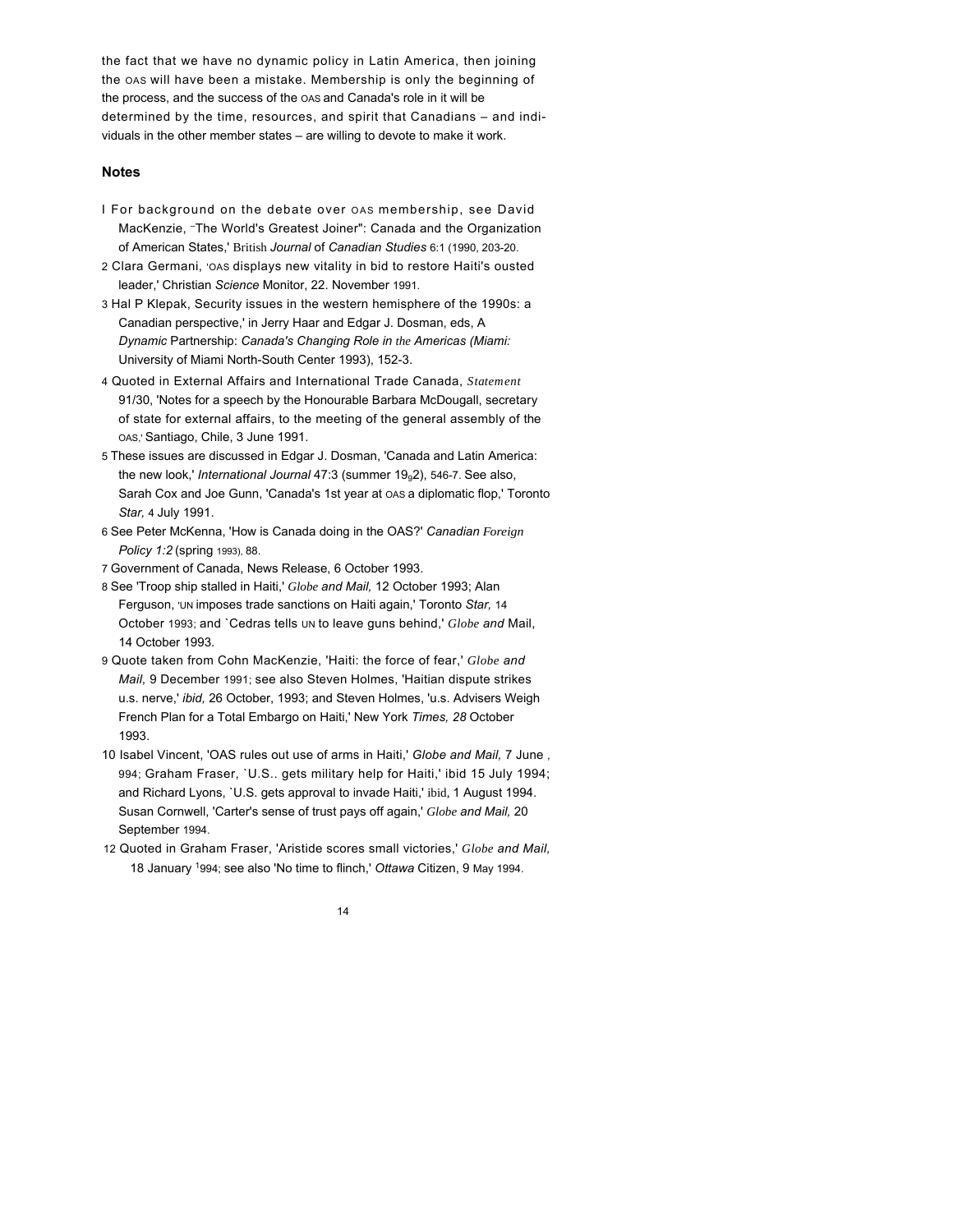- 13 See Nathaniel Nash, 'Peru chief orders new mass arrests,' *New* York *Times,* 8 April 1992; and Barbara Crossette, 'In Peru's Shining Path, . sees road to ruin,' ibid, zz March 1992.
- 14 Nash, *ibid;* Baker quoted in Thomas Friedman, '. iU.Ss shunning sanctions against Peru,' ibid, 14 April 1992; Secretary of State for External Affairs, Statement 9z/19,19 May 1992.
- 15 `Fujimori supporters win majority in Peru election,' Toronto *Star,* 23 November 1992; James Brooke, 'Vote for a constitution buttresses Peru's leader,' *New*  York Times, 1 November 1993. See also Bill Fairbairn, 'One of the worst rights violators in the world,' *Globe and Mail,* 16 April 1992, and Martin Mittelstaedt, ' Hydro expands overseas,' *ibid,* 13 July 1994.
- 16 Mario Vargas Llosa, 'Unmasking the killers in Peru won't bring democracy back to life,' *New* York *Times,* z7 March 1994.
- 17 Isabel Vincent, 'Canada calls for end to Cuban isolation,' *Globe and Mail,* 8 June 1994; Stewart quoted in Government of Canada, *Statement* 94/z8, `An Address by the Honourable Christine Stewart, Secretary of State (Latin America and Africa), to the z4th general assembly of the Organization of American States,' Belem, Brazil, 7 June 1994.
- 18 Larry Burns and Jeremy Latimer, 'Independence or subservience?' *Ottawa*  Citizen, 23 March 1994; see also Sister Marie Landers' letter to the editor, *Globe and Mail,* 6 April 1994.

DAVID MACKENZIE teaches history at Wilfrid Laurier University in Waterloo and is author of Inside *the Atlantic Triangle* (1986), *Canada and International Civil Aviation* (1989), and Arthur *Irwin: A Biography* (1993).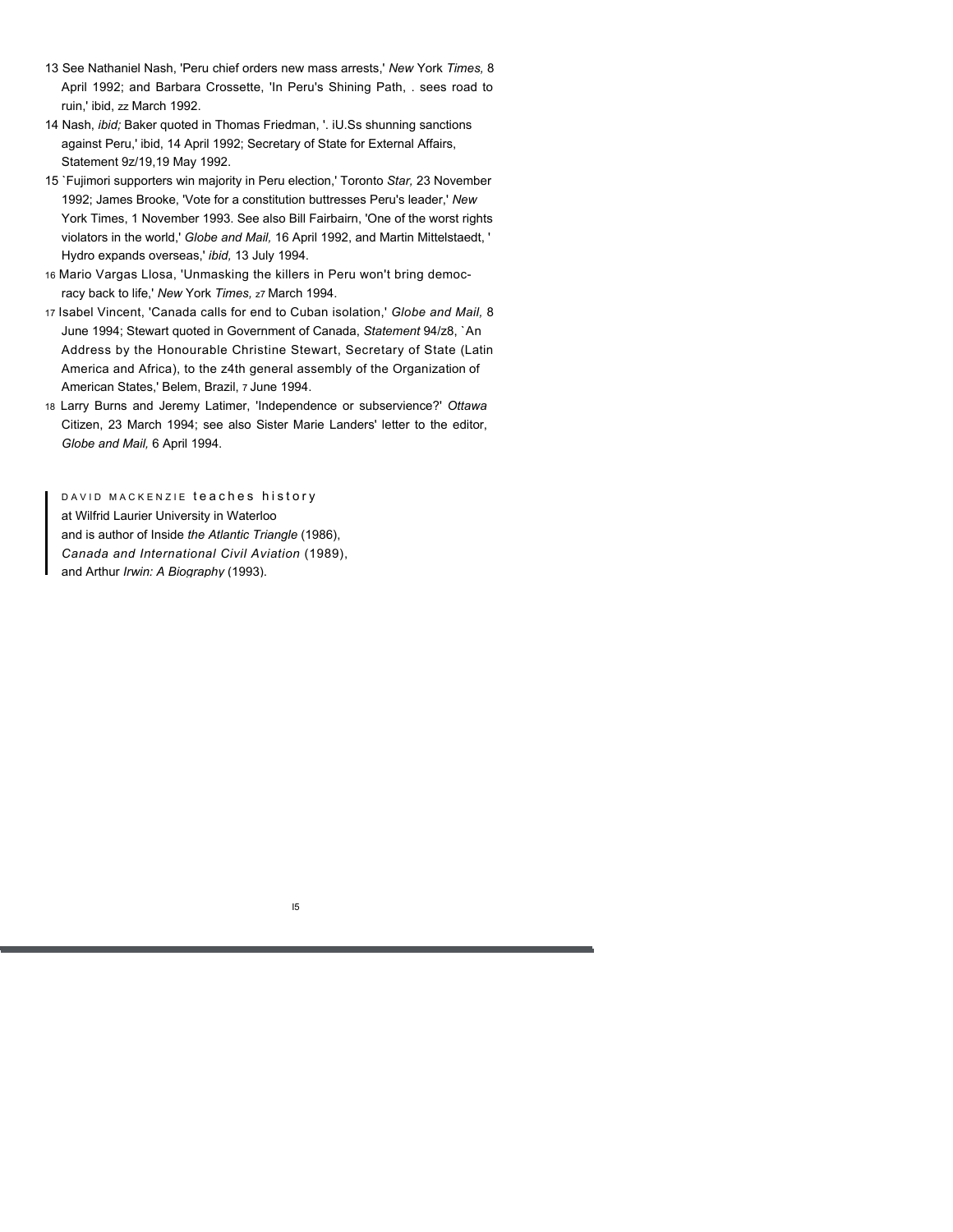## *Behind The Headlines*

A pamphlet series published four times a year by the Canadian Institute of International Affairs. A book review supplement is published once a year. Subcriptions are \$1<sub>3</sub>.00 per year prepaid (plus 7 per cent GST where applicable). Single copies of most issues are available at \$3.50 per copy ( plus GST where applicable). GST registration No. R106861610. Subscriptions and single copies are available from the Publications Secretary, CIIA, 15 King's College Circle, Toronto, Canada M5S 2V9. Tel: 416-979- 1851, 1-800-668-z44z / Fax: 416-979-8575

Volume 50(1992-93)

- No 1 **Escott Reid: Issues and Causes** by Benjamin Rogers, Geoffrey Pearson, David C. Reece, H.S. Harris, and Norman Hillmer
- No 2 **Canadian Foreign Policy: Still in Flux** by Kim Richard Nossal, John M. Lamb, Geoffrey Edwards, and Diana Lary
- No 3 **Questions of Sovereignty: Canada and the Widening International Agenda** by Andrew F Cooper
- No 4 **The Former Yugoslavia: Background to Crisis** by Christopher Spencer

Volume 51 (1993-94)

- No 1 **The New World of International Institutions** by J.H. Taylor, Tom Keating, Margaret Doxey, Eric Helleiner, and David Gillies
- No 2 **Middle Powers in the New World Order** by Geoffrey Hayes
- No 3 **Peacekeeping in the Post-Cold War Era: the United Nations and the 1993 Cambodian Elections** by Stephen]. Randall

No 4 Seizing **the Future: Post-Apartheid South Africa and the `Post-Modern' Commonwealth** by Peter Vale and David Black

Special Book Review Supplement